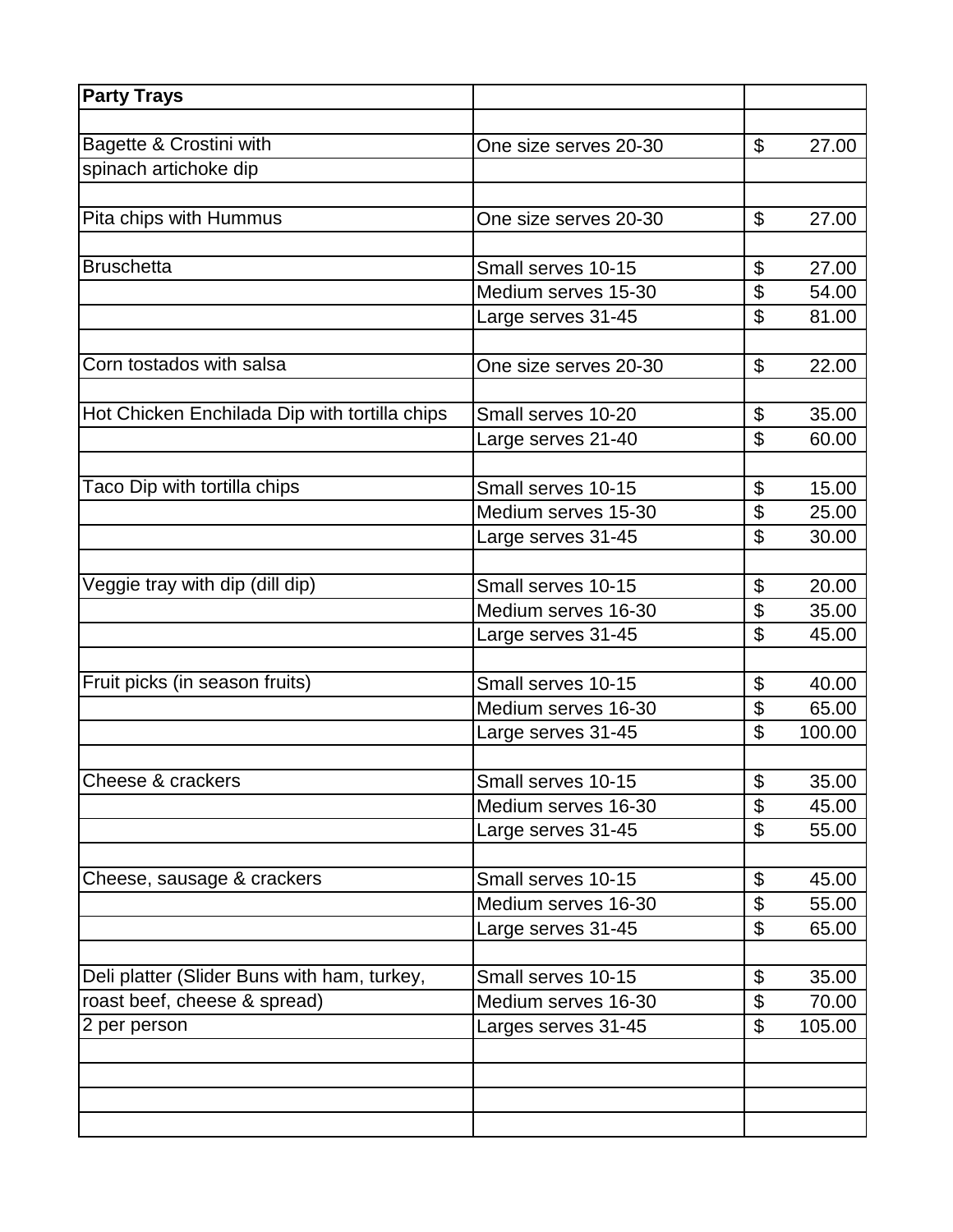| <b>Fancy Sandwich platter</b>               | Small serves 10-15    | \$                        | 64.00  |
|---------------------------------------------|-----------------------|---------------------------|--------|
| (ham, turkey and/or roast beef and cheeses, | Medium serves 16-30   | \$                        | 120.00 |
| or ham, chicken or egg salad)               | Large serves 31-45    | \$                        | 160.00 |
| Quartered and served with condiments        |                       |                           |        |
|                                             |                       |                           |        |
| Wrap platter (ham, turkey, cheese,          | Small serves 10-15    | \$                        | 35.00  |
| mixed greens and ranch spread               | Medium serves 16-30   | \$                        | 70.00  |
| rolled in a tortilla)                       | Large serves 31-45    | $\mathfrak{L}$            | 105.00 |
|                                             |                       |                           |        |
| Pulled pork with rolls                      | Small serves 10-15    | \$                        | 35.00  |
| 2 sliders or 1 regular roll/person)         | Medium serves 16-30   | \$                        | 70.00  |
|                                             | Large serves 31-45    | \$                        | 105.00 |
|                                             |                       |                           |        |
| Meatballs and/or cocktail franks            | Small serves 10-15    | \$                        | 35.00  |
| in choice of sauce (BBQ, marinara)          | Medium serves 16-30   | \$                        | 65.00  |
|                                             | Large serves 31-45    | \$                        | 105.00 |
|                                             |                       |                           |        |
| Shrimp & smoked salmon                      | small serves 10-15    | \$                        | 65.00  |
|                                             | Medium serves 15-30   | \$                        | 110.00 |
|                                             | large serves 31-45    | $\overline{\mathfrak{s}}$ | 150.00 |
|                                             |                       |                           |        |
| Coconut Shrimp with fruit salsa             | small serves 10-15    | \$                        | 65.00  |
|                                             | medium serves 15-30   | \$                        | 110.00 |
|                                             | Large serves 31-45    | $\mathfrak{L}$            | 150.00 |
|                                             |                       |                           |        |
| Chicken tenders with dipping sauce          | small serves 10-15    | $\boldsymbol{\theta}$     | 40.00  |
|                                             | medium serves 15-30   | \$                        | 70.00  |
|                                             | large serves 31-45    | \$                        | 100.00 |
|                                             |                       |                           |        |
|                                             |                       |                           |        |
| Bacon wrapped water chestnuts               | small serves 10-15    | \$                        | 35.00  |
|                                             | Medium serves 16-30   | \$                        | 65.00  |
|                                             | Large serves 31-45    | $\boldsymbol{\mathsf{S}}$ | 105.00 |
|                                             |                       |                           |        |
| Tortellini picks (marinated)                | small serves 10-15    | \$                        | 35.00  |
|                                             | Medium serves 16-30   | \$                        | 65.00  |
|                                             | Large serves 31-45    | $\boldsymbol{\mathsf{S}}$ | 105.00 |
|                                             |                       |                           |        |
| Grilled cheese quesadillas                  | One size serves 10-15 | \$                        | 25.00  |
| Grilled chicken quesadillas                 | One size serves 10-15 | \$                        | 50.00  |
|                                             |                       |                           |        |
|                                             |                       |                           |        |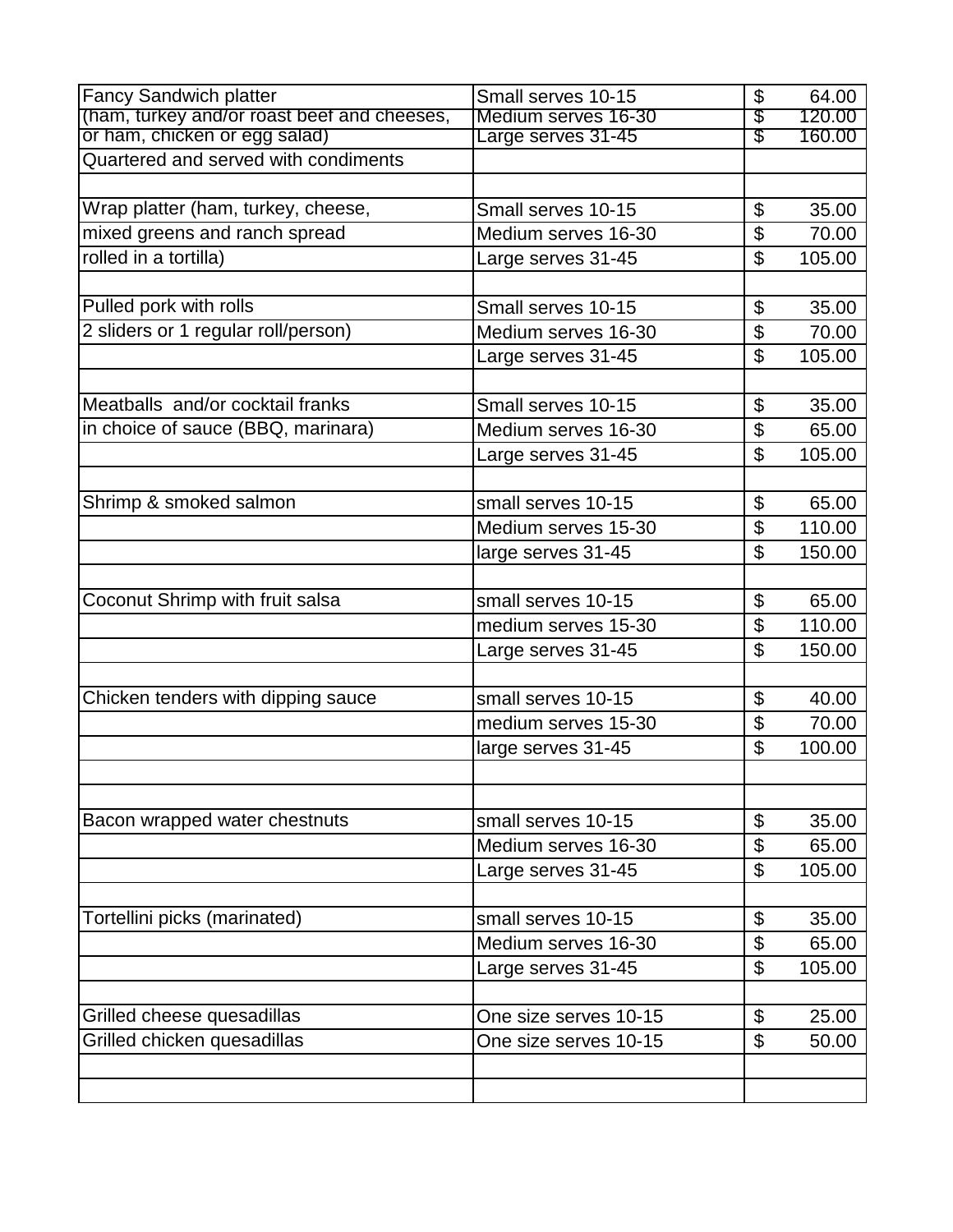| Grilled hawaiian quesadillas (ham, Pineapple)<br>\$<br>50.00<br>One size serves 10-15<br>comes with salsa<br>\$<br>extras: sour cream<br>\$<br>15.00<br>guacamole | 7.50 |
|-------------------------------------------------------------------------------------------------------------------------------------------------------------------|------|
|                                                                                                                                                                   |      |
|                                                                                                                                                                   |      |
|                                                                                                                                                                   |      |
|                                                                                                                                                                   |      |
| Pico de gallo<br>\$<br>15.00                                                                                                                                      |      |
| <b>Fruit Salsa</b><br>\$<br>20.00                                                                                                                                 |      |
|                                                                                                                                                                   |      |
| Relish tray (pickles, olives, etc.)<br>One size serves 20-30<br>\$<br>35.00                                                                                       |      |
|                                                                                                                                                                   |      |
| \$<br>Antipasto tray<br>55.00<br>One size serves 20-30                                                                                                            |      |
| cured meats, cheeses, olives,                                                                                                                                     |      |
| pepperocini, artichoke hearts                                                                                                                                     |      |
|                                                                                                                                                                   |      |
| Side Dishes:                                                                                                                                                      |      |
|                                                                                                                                                                   |      |
|                                                                                                                                                                   |      |
| Baked beans with bacon, onion, brown sugar<br>Small serves 10-15<br>\$<br>25.00                                                                                   |      |
| \$<br>Medium serves 16-30<br>50.00                                                                                                                                |      |
| \$<br>Large serves 31-45<br>75.00                                                                                                                                 |      |
|                                                                                                                                                                   |      |
| Dill potato salad<br>Small serves 10-15<br>\$<br>25.00                                                                                                            |      |
| \$<br>Medium serves 16-30<br>50.00                                                                                                                                |      |
| \$<br>75.00<br>Large serves 31-45                                                                                                                                 |      |
|                                                                                                                                                                   |      |
| Cole slaw<br>Small serves 10-15<br>\$<br>25.00                                                                                                                    |      |
| \$<br>Medium serves 16-30<br>50.00                                                                                                                                |      |
| \$<br>Large serves 31-45<br>75.00                                                                                                                                 |      |
|                                                                                                                                                                   |      |
| Desserts:                                                                                                                                                         |      |
| <b>Mini Pastries</b><br>\$<br>One size serves 20<br>35.00                                                                                                         |      |
| \$<br>Cookie assortment<br>35.00<br>One size serves 20                                                                                                            |      |
| <b>Mini Brownies</b><br>\$<br>35.00<br>One size serves 20                                                                                                         |      |
| Mini Cupcakes<br>\$<br>One size serves 20<br>60.00                                                                                                                |      |
| Mini Cheesecakes<br>\$<br>60.00<br>One size serves 20                                                                                                             |      |
|                                                                                                                                                                   |      |
| Drinks for a group:                                                                                                                                               |      |
|                                                                                                                                                                   |      |
| <b>Wine Slushies</b><br>\$<br>2 gallons serves 25<br>75.00                                                                                                        |      |
| $\boldsymbol{\theta}$<br>4 gallons serves 50<br>150.00                                                                                                            |      |
|                                                                                                                                                                   |      |
| \$<br>Sangria<br>2 gallons serves 25<br>65.00                                                                                                                     |      |
| \$<br>4 gallons serves 50<br>130.00                                                                                                                               |      |